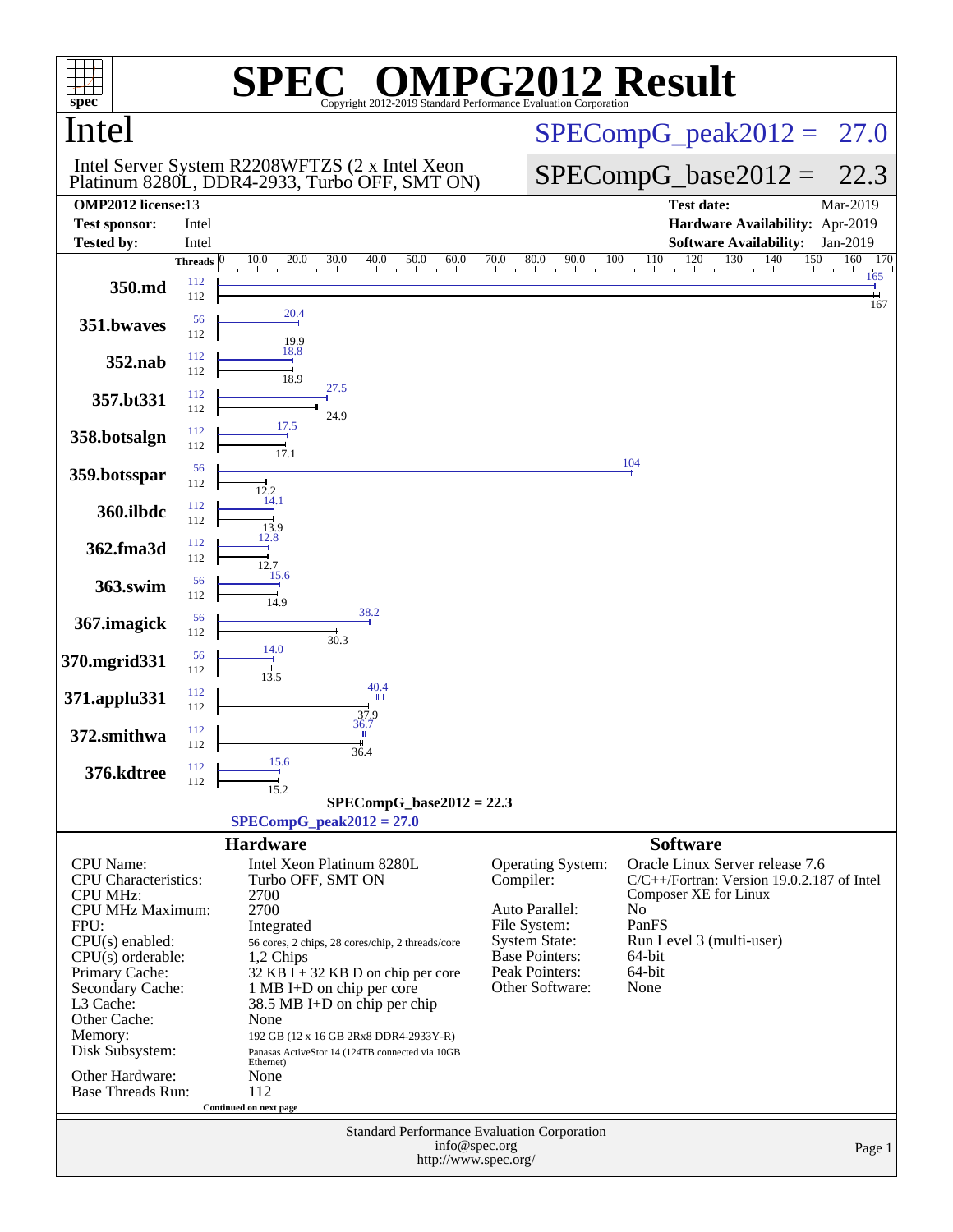

## Intel

### Platinum 8280L, DDR4-2933, Turbo OFF, SMT ON) Intel Server System R2208WFTZS (2 x Intel Xeon

 $SPECompG<sub>peak2012</sub> = 27.0$ 

 $SPECompG_base2012 = 22.3$  $SPECompG_base2012 = 22.3$ 

**[OMP2012 license:](http://www.spec.org/auto/omp2012/Docs/result-fields.html#OMP2012license)**13 **[Test date:](http://www.spec.org/auto/omp2012/Docs/result-fields.html#Testdate)** Mar-2019

**[Test sponsor:](http://www.spec.org/auto/omp2012/Docs/result-fields.html#Testsponsor)** Intel **[Hardware Availability:](http://www.spec.org/auto/omp2012/Docs/result-fields.html#HardwareAvailability)** Apr-2019

**[Tested by:](http://www.spec.org/auto/omp2012/Docs/result-fields.html#Testedby)** Intel **[Software Availability:](http://www.spec.org/auto/omp2012/Docs/result-fields.html#SoftwareAvailability)** Jan-2019

[Minimum Peak Threads:](http://www.spec.org/auto/omp2012/Docs/result-fields.html#MinimumPeakThreads) 56<br>Maximum Peak Threads: 112

[Maximum Peak Threads:](http://www.spec.org/auto/omp2012/Docs/result-fields.html#MaximumPeakThreads)

| <b>Results Table</b> |             |                                                                                                          |              |                |       |                |       |             |                        |              |                |              |                |              |
|----------------------|-------------|----------------------------------------------------------------------------------------------------------|--------------|----------------|-------|----------------|-------|-------------|------------------------|--------------|----------------|--------------|----------------|--------------|
|                      | <b>Base</b> |                                                                                                          |              |                |       |                |       | <b>Peak</b> |                        |              |                |              |                |              |
| <b>Benchmark</b>     |             | <b>Threads Seconds</b>                                                                                   | <b>Ratio</b> | <b>Seconds</b> | Ratio | <b>Seconds</b> | Ratio |             | <b>Threads Seconds</b> | <b>Ratio</b> | <b>Seconds</b> | <b>Ratio</b> | <b>Seconds</b> | <b>Ratio</b> |
| 350.md               | 112         | 27.8                                                                                                     | 167          | 28.0           | 165   | 27.8           | 167   | 112         | 28.0                   | 166          | 28.0           | 165          | 28.0           | 165          |
| 351.bwayes           | 112         | 228                                                                                                      | 19.8         | 227            | 19.9  | 227            | 20.0  | 56          | 223                    | 20.3         | 222            | 20.4         | 222            | 20.4         |
| $352$ .nab           | 112         | 206                                                                                                      | 18.9         | 207            | 18.8  | 206            | 18.9  | 112         | 207                    | 18.8         | <b>207</b>     | 18.8         | 206            | 18.9         |
| 357.bt331            | 112         | 190                                                                                                      | 24.9         | 192            | 24.7  | 189            | 25.1  | 112         | 172                    | 27.5         | 171            | 27.7         | 173            | 27.4         |
| 358.botsalgn         | 112         | 254                                                                                                      | 17.1         | 254            | 17.1  | 254            | 17.1  | 112         | 249                    | 17.5         | 249            | 17.5         | 249            | 17.5         |
| 359.botsspar         | 112         | 432                                                                                                      | 12.1         | 431            | 12.2  | 432            | 12.2  | 56          | 50.4                   | 104          | 50.4           | 104          | 50.3           | 104          |
| 360.ilbdc            | 112         | 256                                                                                                      | 13.9         | 257            | 13.9  | 257            | 13.9  | 112         | 253                    | 14.1         | 253            | 14.1         | 252            | 14.1         |
| 362.fma3d            | 112         | 300                                                                                                      | 12.7         | 302            | 12.6  | 298            | 12.7  | 112         | 297                    | <u>12.8</u>  | 295            | 12.9         | 298            | 12.7         |
| $363$ .swim          | 112         | 303                                                                                                      | 15.0         | 304            | 14.9  | 304            | 14.9  | 56          | 290                    | 15.6         | 289            | 15.6         | 289            | 15.7         |
| 367.imagick          | 112         | 232                                                                                                      | 30.3         | 232            | 30.3  | 236            | 29.8  | 56          | 185                    | 38.1         | 183            | 38.3         | 184            | 38.2         |
| 370.mgrid331         | 112         | 326                                                                                                      | 13.5         | 326            | 13.6  | 328            | 13.5  | 56          | 315                    | 14.0         | 315            | 14.0         | 315            | 14.0         |
| 371.applu331         | 112         | 160                                                                                                      | 37.9         | 162            | 37.4  | 160            | 37.9  | 112         | 150                    | 40.4         | 145            | 41.7         | 151            | 40.0         |
| 372.smithwa          | 112         | 150                                                                                                      | 35.8         | 147            | 36.4  | 147            | 36.4  | 112         | 144                    | 37.2         | 147            | 36.5         | <u> 146</u>    | 36.7         |
| 376.kdtree           | 112         | 296                                                                                                      | 15.2         | 296            | 15.2  | 296            | 15.2  | 112         | 290                    | 15.5         | 289            | 15.6         | 289            | 15.6         |
|                      |             | Results appear in the order in which they were run. Bold underlined text indicates a median measurement. |              |                |       |                |       |             |                        |              |                |              |                |              |

## **[Platform Notes](http://www.spec.org/auto/omp2012/Docs/result-fields.html#PlatformNotes)**

 Sysinfo program /global/panfs02/innl/aknyaze1/OMP2012/1.1/Docs/sysinfo Revision 563 of 2016-06-10 (097295389cf6073d8c3b03fa376740a5) running on elc02 Tue Mar 26 13:57:24 2019

 This section contains SUT (System Under Test) info as seen by some common utilities. To remove or add to this section, see: <http://www.spec.org/omp2012/Docs/config.html#sysinfo>

 From /proc/cpuinfo model name : Intel(R) Xeon(R) Platinum 8280L CPU @ 2.70GHz 2 "physical id"s (chips) 112 "processors" cores, siblings (Caution: counting these is hw and system dependent. The following excerpts from /proc/cpuinfo might not be reliable. Use with caution.) cpu cores : 28 siblings : 56 physical 0: cores 0 1 2 3 4 5 6 8 9 10 11 12 13 14 16 17 18 19 20 21 22 24 25 26 27 28 29 30 physical 1: cores 0 1 2 3 4 5 6 8 9 10 11 12 13 14 16 17 18 19 20 21 22 24 25 26 27 28 29 30 cache size : 39424 KB

Continued on next page

Standard Performance Evaluation Corporation [info@spec.org](mailto:info@spec.org) <http://www.spec.org/>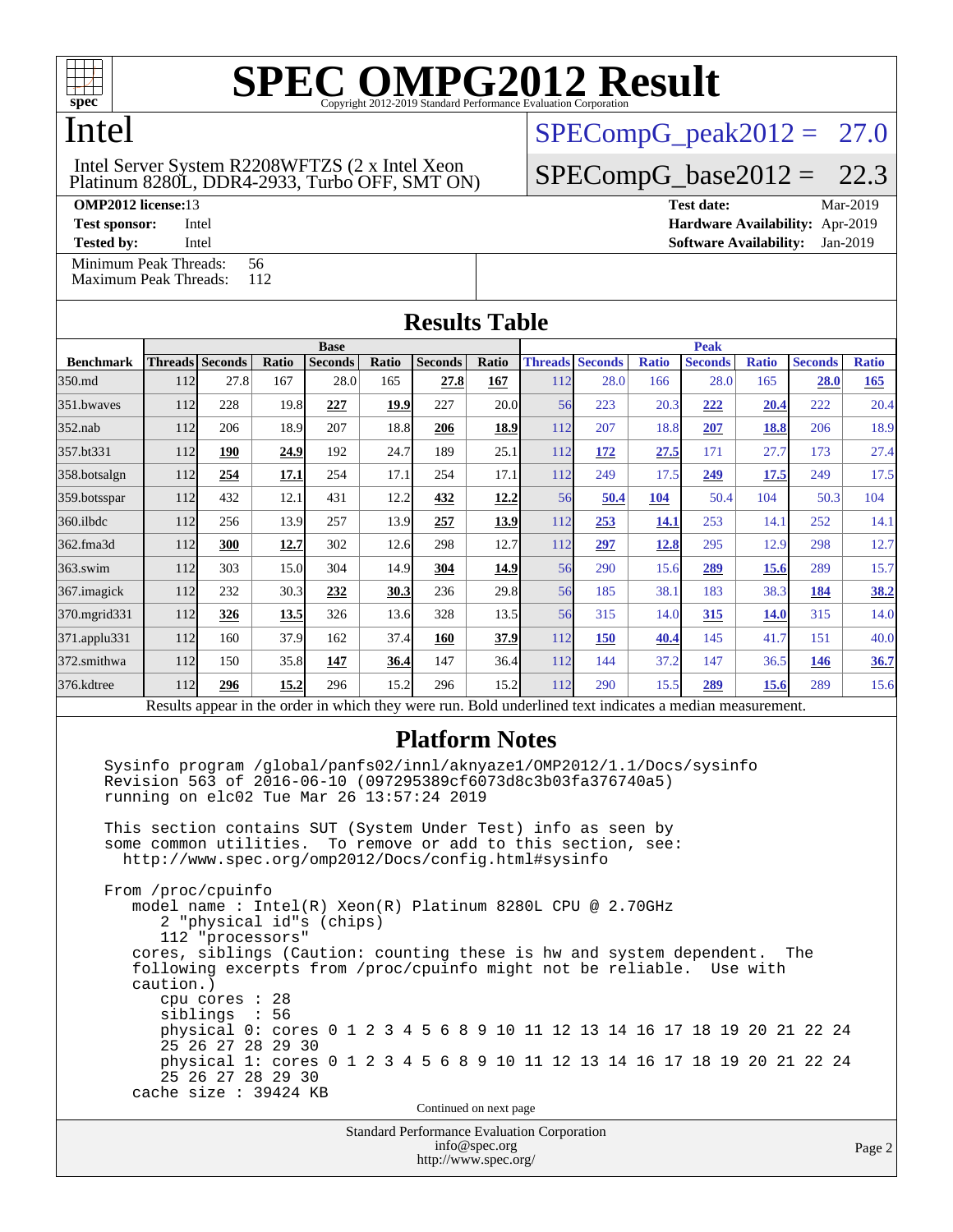

### **[SPEC OMPG2012 Result](http://www.spec.org/auto/omp2012/Docs/result-fields.html#SPECOMPG2012Result)** Copyright 2012-2019 Standard Performance Evaluation

## Intel

 Platinum 8280L, DDR4-2933, Turbo OFF, SMT ON) Intel Server System R2208WFTZS (2 x Intel Xeon

 $SPECompG<sub>peak2012</sub> = 27.0$ 

 $SPECompG_base2012 = 22.3$  $SPECompG_base2012 = 22.3$ 

**[OMP2012 license:](http://www.spec.org/auto/omp2012/Docs/result-fields.html#OMP2012license)**13 **[Test date:](http://www.spec.org/auto/omp2012/Docs/result-fields.html#Testdate)** Mar-2019 **[Test sponsor:](http://www.spec.org/auto/omp2012/Docs/result-fields.html#Testsponsor)** Intel **[Hardware Availability:](http://www.spec.org/auto/omp2012/Docs/result-fields.html#HardwareAvailability)** Apr-2019 **[Tested by:](http://www.spec.org/auto/omp2012/Docs/result-fields.html#Testedby)** Intel **[Software Availability:](http://www.spec.org/auto/omp2012/Docs/result-fields.html#SoftwareAvailability)** Jan-2019

## **[Platform Notes \(Continued\)](http://www.spec.org/auto/omp2012/Docs/result-fields.html#PlatformNotes)**

Standard Performance Evaluation Corporation [info@spec.org](mailto:info@spec.org) <http://www.spec.org/> Page 3 From /proc/meminfo MemTotal: 196689540 kB HugePages\_Total: 0<br>Hugepagesize: 2048 kB Hugepagesize: From /etc/\*release\* /etc/\*version\* oracle-release: Oracle Linux Server release 7.6 os-release: NAME="Oracle Linux Server" VERSION="7.6" ID="ol" VARIANT="Server" VARIANT\_ID="server" VERSION\_ID="7.6" PRETTY\_NAME="Oracle Linux Server 7.6" ANSI\_COLOR="0;31" redhat-release: Red Hat Enterprise Linux Server release 7.6 (Maipo) system-release: Oracle Linux Server release 7.6 system-release-cpe: cpe:/o:oracle:linux:7:6:server uname -a: Linux elc02 3.10.0-957.5.1.el7.crt1.x86\_64 #1 SMP Fri Feb 1 14:04:43 MST 2019 x86\_64 x86\_64 x86\_64 GNU/Linux run-level 3 Mar 25 16:12 SPEC is set to: /global/panfs02/innl/aknyaze1/OMP2012/1.1 Type Size Used Avail Use% Mounted on panfs://36.101.212.1/innl panfs 269T 200T 70T 75% /global/panfs02/innl Additional information from dmidecode: Warning: Use caution when you interpret this section. The 'dmidecode' program reads system data which is "intended to allow hardware to be accurately determined", but the intent may not be met, as there are frequent changes to hardware, firmware, and the "DMTF SMBIOS" standard. (End of data from sysinfo program) **[General Notes](http://www.spec.org/auto/omp2012/Docs/result-fields.html#GeneralNotes)** ======================================================================== General base OMP Library Settings ENV\_KMP\_AFFINITY=compact,0,verbose ======================================================================== General peak OMP Library Settings ENV\_KMP\_AFFINITY=compact,0,verbose ======================================================================== Continued on next page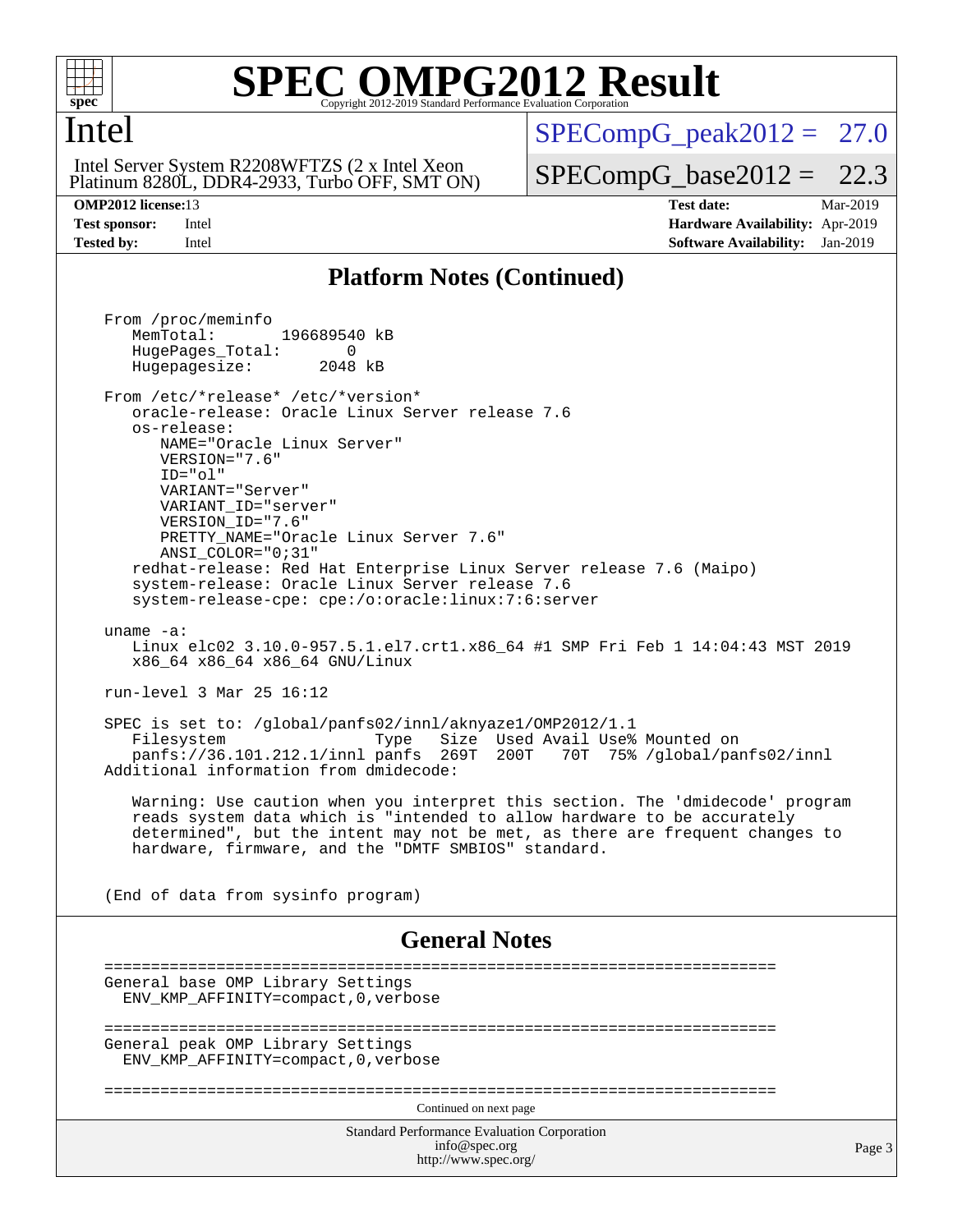

Intel

# **[SPEC OMPG2012 Result](http://www.spec.org/auto/omp2012/Docs/result-fields.html#SPECOMPG2012Result)**

### Platinum 8280L, DDR4-2933, Turbo OFF, SMT ON) Intel Server System R2208WFTZS (2 x Intel Xeon

## $SPECompG_peak2012 = 27.0$  $SPECompG_peak2012 = 27.0$

 $SPECompG_base2012 = 22.3$  $SPECompG_base2012 = 22.3$ 

**[OMP2012 license:](http://www.spec.org/auto/omp2012/Docs/result-fields.html#OMP2012license)**13 **[Test date:](http://www.spec.org/auto/omp2012/Docs/result-fields.html#Testdate)** Mar-2019 **[Test sponsor:](http://www.spec.org/auto/omp2012/Docs/result-fields.html#Testsponsor)** Intel **[Hardware Availability:](http://www.spec.org/auto/omp2012/Docs/result-fields.html#HardwareAvailability)** Apr-2019 **[Tested by:](http://www.spec.org/auto/omp2012/Docs/result-fields.html#Testedby)** Intel **[Software Availability:](http://www.spec.org/auto/omp2012/Docs/result-fields.html#SoftwareAvailability)** Jan-2019

## **[General Notes \(Continued\)](http://www.spec.org/auto/omp2012/Docs/result-fields.html#GeneralNotes)**

| Per benchmark peak OMP Library Settings                                                                                                                                                                                                                                                                                                                                                                                                                                                                                                                                                                                                                                   |        |
|---------------------------------------------------------------------------------------------------------------------------------------------------------------------------------------------------------------------------------------------------------------------------------------------------------------------------------------------------------------------------------------------------------------------------------------------------------------------------------------------------------------------------------------------------------------------------------------------------------------------------------------------------------------------------|--------|
| System settings notes:<br>Intel Turbo Boost Technology (Turbo) : Disabled                                                                                                                                                                                                                                                                                                                                                                                                                                                                                                                                                                                                 |        |
| General OMP Library Settings<br>KMP LIBRARY=turnaround<br>KMP_STACKSIZE=292M<br>KMP BLOCKTIME=infinite<br>OMP DYNAMIC=FALSE<br>OMP NESTED=FALSE<br>OMP_SCHEDULE=static<br>Spectre and Meltdown<br>Yes: The test sponsor attests, as of date of publication, that CVE-2017-5754 (Meltdown)<br>is mitigated in the system as tested and documented.<br>Yes: The test sponsor attests, as of date of publication, that CVE-2017-5753 (Spectre variant 1)<br>is mitigated in the system as tested and documented.<br>Yes: The test sponsor attests, as of date of publication, that CVE-2017-5715 (Spectre variant 2)<br>is mitigated in the system as tested and documented. |        |
| 351.bwaves:peak:<br>ENV_KMP_AFFINITY=compact, 1, verbose                                                                                                                                                                                                                                                                                                                                                                                                                                                                                                                                                                                                                  |        |
| 359.botsspar: peak:<br>ENV_KMP_AFFINITY=compact, 1, verbose                                                                                                                                                                                                                                                                                                                                                                                                                                                                                                                                                                                                               |        |
| 363.swim:peak:<br>ENV_KMP_AFFINITY=compact, 1, verbose                                                                                                                                                                                                                                                                                                                                                                                                                                                                                                                                                                                                                    |        |
| 367.imagick:peak:<br>ENV_KMP_AFFINITY=compact, 1, verbose                                                                                                                                                                                                                                                                                                                                                                                                                                                                                                                                                                                                                 |        |
| $370.\text{mgrid}331:\text{peak}:$<br>ENV_KMP_AFFINITY=compact, 1, verbose                                                                                                                                                                                                                                                                                                                                                                                                                                                                                                                                                                                                |        |
| <b>Base Compiler Invocation</b>                                                                                                                                                                                                                                                                                                                                                                                                                                                                                                                                                                                                                                           |        |
| C benchmarks:<br>icc                                                                                                                                                                                                                                                                                                                                                                                                                                                                                                                                                                                                                                                      |        |
| $C_{++}$ benchmarks:<br>icpc                                                                                                                                                                                                                                                                                                                                                                                                                                                                                                                                                                                                                                              |        |
| Continued on next page                                                                                                                                                                                                                                                                                                                                                                                                                                                                                                                                                                                                                                                    |        |
| Standard Performance Evaluation Corporation<br>info@spec.org<br>http://www.spec.org/                                                                                                                                                                                                                                                                                                                                                                                                                                                                                                                                                                                      | Page 4 |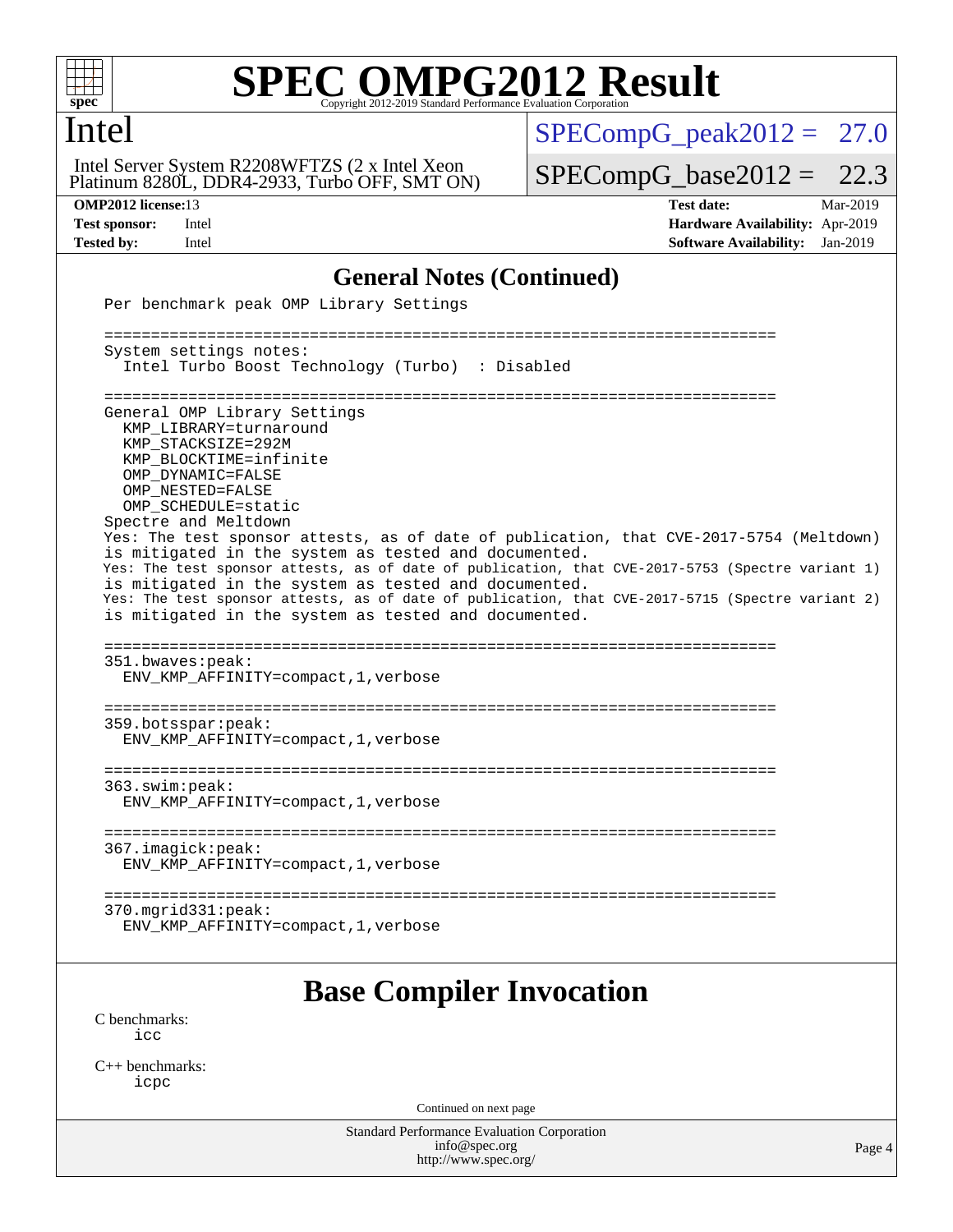

## Intel

 Platinum 8280L, DDR4-2933, Turbo OFF, SMT ON) Intel Server System R2208WFTZS (2 x Intel Xeon

 $SPECompG<sub>peak2012</sub> = 27.0$ 

 $SPECompG_base2012 = 22.3$  $SPECompG_base2012 = 22.3$ 

**[OMP2012 license:](http://www.spec.org/auto/omp2012/Docs/result-fields.html#OMP2012license)**13 **[Test date:](http://www.spec.org/auto/omp2012/Docs/result-fields.html#Testdate)** Mar-2019 **[Test sponsor:](http://www.spec.org/auto/omp2012/Docs/result-fields.html#Testsponsor)** Intel **[Hardware Availability:](http://www.spec.org/auto/omp2012/Docs/result-fields.html#HardwareAvailability)** Apr-2019 **[Tested by:](http://www.spec.org/auto/omp2012/Docs/result-fields.html#Testedby)** Intel **[Software Availability:](http://www.spec.org/auto/omp2012/Docs/result-fields.html#SoftwareAvailability)** Jan-2019

## **[Base Compiler Invocation \(Continued\)](http://www.spec.org/auto/omp2012/Docs/result-fields.html#BaseCompilerInvocation)**

[Fortran benchmarks](http://www.spec.org/auto/omp2012/Docs/result-fields.html#Fortranbenchmarks): [ifort](http://www.spec.org/omp2012/results/res2019q2/omp2012-20190326-00177.flags.html#user_FCbase_intel_ifort_8a5e5e06b19a251bdeaf8fdab5d62f20)

## **[Base Portability Flags](http://www.spec.org/auto/omp2012/Docs/result-fields.html#BasePortabilityFlags)**

 350.md: [-FR](http://www.spec.org/omp2012/results/res2019q2/omp2012-20190326-00177.flags.html#user_baseFPORTABILITY350_md_f-FR) 357.bt331: [-mcmodel=medium](http://www.spec.org/omp2012/results/res2019q2/omp2012-20190326-00177.flags.html#user_basePORTABILITY357_bt331_f-mcmodel_3a41622424bdd074c4f0f2d2f224c7e5) 363.swim: [-mcmodel=medium](http://www.spec.org/omp2012/results/res2019q2/omp2012-20190326-00177.flags.html#user_basePORTABILITY363_swim_f-mcmodel_3a41622424bdd074c4f0f2d2f224c7e5) 367.imagick: [-std=c99](http://www.spec.org/omp2012/results/res2019q2/omp2012-20190326-00177.flags.html#user_baseCPORTABILITY367_imagick_f-std_2ec6533b6e06f1c4a6c9b78d9e9cde24)

## **[Base Optimization Flags](http://www.spec.org/auto/omp2012/Docs/result-fields.html#BaseOptimizationFlags)**

[C benchmarks](http://www.spec.org/auto/omp2012/Docs/result-fields.html#Cbenchmarks):

[-O3](http://www.spec.org/omp2012/results/res2019q2/omp2012-20190326-00177.flags.html#user_CCbase_f-O3) [-qopenmp](http://www.spec.org/omp2012/results/res2019q2/omp2012-20190326-00177.flags.html#user_CCbase_f-qopenmp) [-xCORE-AVX512](http://www.spec.org/omp2012/results/res2019q2/omp2012-20190326-00177.flags.html#user_CCbase_f-xCORE-AVX512) [-qopt-zmm-usage=high](http://www.spec.org/omp2012/results/res2019q2/omp2012-20190326-00177.flags.html#user_CCbase_f-qopt-zmm-usage_213d857421e75f2db2f896f7900465fb) [-fp-model fast=2](http://www.spec.org/omp2012/results/res2019q2/omp2012-20190326-00177.flags.html#user_CCbase_f-fp-model_a7fb8ccb7275e23f0079632c153cfcab) [-ansi-alias](http://www.spec.org/omp2012/results/res2019q2/omp2012-20190326-00177.flags.html#user_CCbase_f-ansi-alias) [-no-prec-div](http://www.spec.org/omp2012/results/res2019q2/omp2012-20190326-00177.flags.html#user_CCbase_f-no-prec-div) [-no-prec-sqrt](http://www.spec.org/omp2012/results/res2019q2/omp2012-20190326-00177.flags.html#user_CCbase_f-no-prec-sqrt) [-ipo](http://www.spec.org/omp2012/results/res2019q2/omp2012-20190326-00177.flags.html#user_CCbase_f-ipo_84062ab53814f613187d02344b8f49a7) [-qopt-prefetch=0](http://www.spec.org/omp2012/results/res2019q2/omp2012-20190326-00177.flags.html#user_CCbase_f-qopt-prefetch_ce172c705aa924d14c76f32fff3f4886)

[C++ benchmarks:](http://www.spec.org/auto/omp2012/Docs/result-fields.html#CXXbenchmarks)

[-O3](http://www.spec.org/omp2012/results/res2019q2/omp2012-20190326-00177.flags.html#user_CXXbase_f-O3) [-qopenmp](http://www.spec.org/omp2012/results/res2019q2/omp2012-20190326-00177.flags.html#user_CXXbase_f-qopenmp) [-xCORE-AVX512](http://www.spec.org/omp2012/results/res2019q2/omp2012-20190326-00177.flags.html#user_CXXbase_f-xCORE-AVX512) [-qopt-zmm-usage=high](http://www.spec.org/omp2012/results/res2019q2/omp2012-20190326-00177.flags.html#user_CXXbase_f-qopt-zmm-usage_213d857421e75f2db2f896f7900465fb) [-fp-model fast=2](http://www.spec.org/omp2012/results/res2019q2/omp2012-20190326-00177.flags.html#user_CXXbase_f-fp-model_a7fb8ccb7275e23f0079632c153cfcab) [-ansi-alias](http://www.spec.org/omp2012/results/res2019q2/omp2012-20190326-00177.flags.html#user_CXXbase_f-ansi-alias) [-no-prec-div](http://www.spec.org/omp2012/results/res2019q2/omp2012-20190326-00177.flags.html#user_CXXbase_f-no-prec-div) [-no-prec-sqrt](http://www.spec.org/omp2012/results/res2019q2/omp2012-20190326-00177.flags.html#user_CXXbase_f-no-prec-sqrt) [-ipo](http://www.spec.org/omp2012/results/res2019q2/omp2012-20190326-00177.flags.html#user_CXXbase_f-ipo_84062ab53814f613187d02344b8f49a7) [-qopt-prefetch=0](http://www.spec.org/omp2012/results/res2019q2/omp2012-20190326-00177.flags.html#user_CXXbase_f-qopt-prefetch_ce172c705aa924d14c76f32fff3f4886)

[Fortran benchmarks](http://www.spec.org/auto/omp2012/Docs/result-fields.html#Fortranbenchmarks):

[-O3](http://www.spec.org/omp2012/results/res2019q2/omp2012-20190326-00177.flags.html#user_FCbase_f-O3) [-qopenmp](http://www.spec.org/omp2012/results/res2019q2/omp2012-20190326-00177.flags.html#user_FCbase_f-qopenmp) [-xCORE-AVX512](http://www.spec.org/omp2012/results/res2019q2/omp2012-20190326-00177.flags.html#user_FCbase_f-xCORE-AVX512) [-qopt-zmm-usage=high](http://www.spec.org/omp2012/results/res2019q2/omp2012-20190326-00177.flags.html#user_FCbase_f-qopt-zmm-usage_213d857421e75f2db2f896f7900465fb) [-fp-model fast=2](http://www.spec.org/omp2012/results/res2019q2/omp2012-20190326-00177.flags.html#user_FCbase_f-fp-model_a7fb8ccb7275e23f0079632c153cfcab) [-ansi-alias](http://www.spec.org/omp2012/results/res2019q2/omp2012-20190326-00177.flags.html#user_FCbase_f-ansi-alias) [-no-prec-div](http://www.spec.org/omp2012/results/res2019q2/omp2012-20190326-00177.flags.html#user_FCbase_f-no-prec-div) [-no-prec-sqrt](http://www.spec.org/omp2012/results/res2019q2/omp2012-20190326-00177.flags.html#user_FCbase_f-no-prec-sqrt) [-ipo](http://www.spec.org/omp2012/results/res2019q2/omp2012-20190326-00177.flags.html#user_FCbase_f-ipo_84062ab53814f613187d02344b8f49a7) [-qopt-prefetch=0](http://www.spec.org/omp2012/results/res2019q2/omp2012-20190326-00177.flags.html#user_FCbase_f-qopt-prefetch_ce172c705aa924d14c76f32fff3f4886) [-align all](http://www.spec.org/omp2012/results/res2019q2/omp2012-20190326-00177.flags.html#user_FCbase_f-align_1ebfa66158b49aff21b037afc4046011)

## **[Peak Compiler Invocation](http://www.spec.org/auto/omp2012/Docs/result-fields.html#PeakCompilerInvocation)**

[C benchmarks](http://www.spec.org/auto/omp2012/Docs/result-fields.html#Cbenchmarks): [icc](http://www.spec.org/omp2012/results/res2019q2/omp2012-20190326-00177.flags.html#user_CCpeak_intel_icc_a87c68a857bc5ec5362391a49d3a37a6)

[C++ benchmarks:](http://www.spec.org/auto/omp2012/Docs/result-fields.html#CXXbenchmarks) [icpc](http://www.spec.org/omp2012/results/res2019q2/omp2012-20190326-00177.flags.html#user_CXXpeak_intel_icpc_2d899f8d163502b12eb4a60069f80c1c)

[Fortran benchmarks](http://www.spec.org/auto/omp2012/Docs/result-fields.html#Fortranbenchmarks): [ifort](http://www.spec.org/omp2012/results/res2019q2/omp2012-20190326-00177.flags.html#user_FCpeak_intel_ifort_8a5e5e06b19a251bdeaf8fdab5d62f20)

## **[Peak Portability Flags](http://www.spec.org/auto/omp2012/Docs/result-fields.html#PeakPortabilityFlags)**

 350.md: [-FR](http://www.spec.org/omp2012/results/res2019q2/omp2012-20190326-00177.flags.html#user_peakFPORTABILITY350_md_f-FR) 357.bt331: [-mcmodel=medium](http://www.spec.org/omp2012/results/res2019q2/omp2012-20190326-00177.flags.html#user_peakPORTABILITY357_bt331_f-mcmodel_3a41622424bdd074c4f0f2d2f224c7e5) 363.swim: [-mcmodel=medium](http://www.spec.org/omp2012/results/res2019q2/omp2012-20190326-00177.flags.html#user_peakPORTABILITY363_swim_f-mcmodel_3a41622424bdd074c4f0f2d2f224c7e5)

Continued on next page

Standard Performance Evaluation Corporation [info@spec.org](mailto:info@spec.org) <http://www.spec.org/>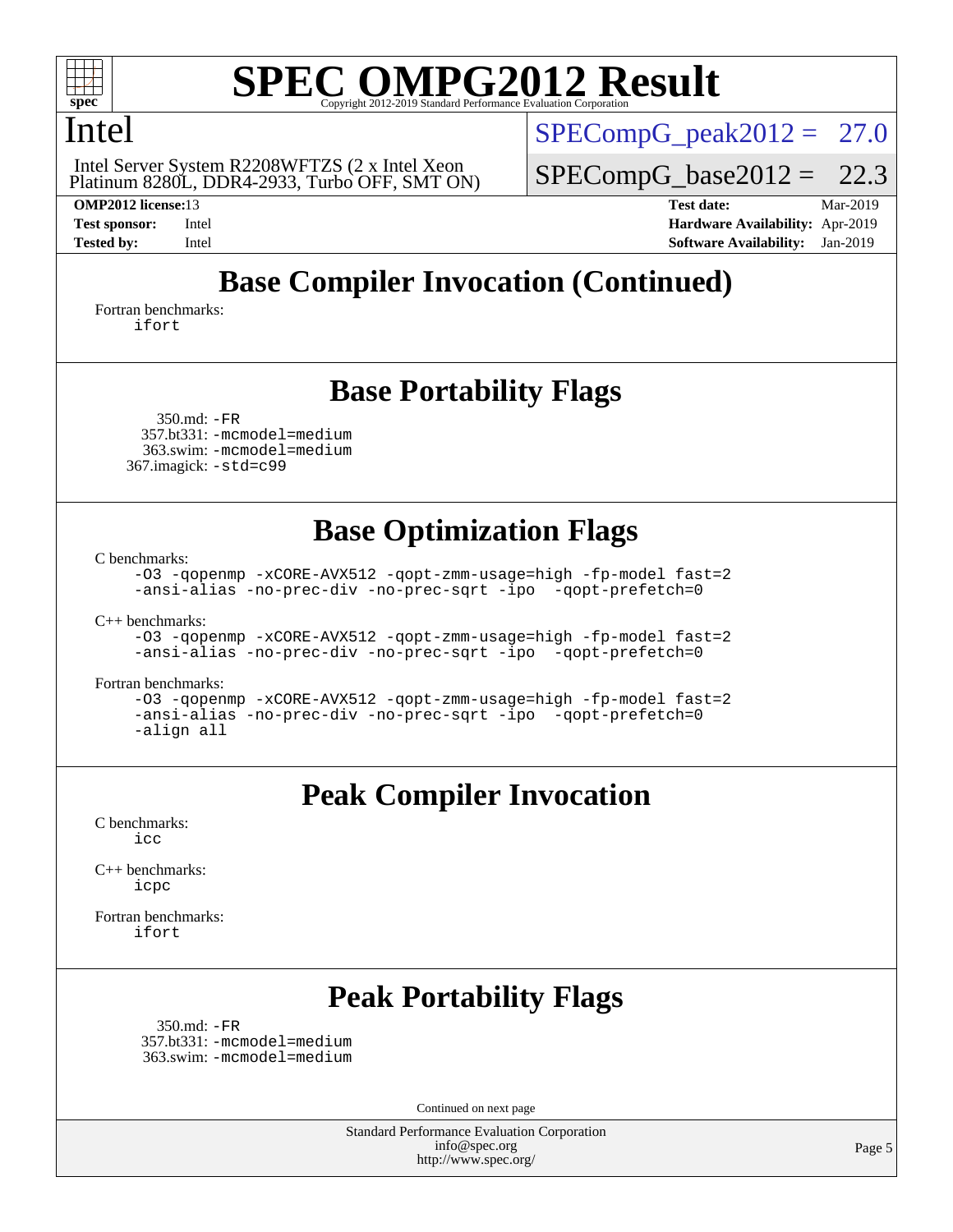

## Intel

 Platinum 8280L, DDR4-2933, Turbo OFF, SMT ON) Intel Server System R2208WFTZS (2 x Intel Xeon

 $SPECompG_peak2012 = 27.0$  $SPECompG_peak2012 = 27.0$ 

 $SPECompG_base2012 = 22.3$  $SPECompG_base2012 = 22.3$ 

**[OMP2012 license:](http://www.spec.org/auto/omp2012/Docs/result-fields.html#OMP2012license)**13 **[Test date:](http://www.spec.org/auto/omp2012/Docs/result-fields.html#Testdate)** Mar-2019 **[Test sponsor:](http://www.spec.org/auto/omp2012/Docs/result-fields.html#Testsponsor)** Intel **[Hardware Availability:](http://www.spec.org/auto/omp2012/Docs/result-fields.html#HardwareAvailability)** Apr-2019 **[Tested by:](http://www.spec.org/auto/omp2012/Docs/result-fields.html#Testedby)** Intel **[Software Availability:](http://www.spec.org/auto/omp2012/Docs/result-fields.html#SoftwareAvailability)** Jan-2019

Page 6

## **[Peak Portability Flags \(Continued\)](http://www.spec.org/auto/omp2012/Docs/result-fields.html#PeakPortabilityFlags)**

367.imagick: [-std=c99](http://www.spec.org/omp2012/results/res2019q2/omp2012-20190326-00177.flags.html#user_peakCPORTABILITY367_imagick_f-std_2ec6533b6e06f1c4a6c9b78d9e9cde24)

## **[Peak Optimization Flags](http://www.spec.org/auto/omp2012/Docs/result-fields.html#PeakOptimizationFlags)**

Standard Performance Evaluation Corporation [info@spec.org](mailto:info@spec.org) [C benchmarks](http://www.spec.org/auto/omp2012/Docs/result-fields.html#Cbenchmarks): 352.nab: [-O3](http://www.spec.org/omp2012/results/res2019q2/omp2012-20190326-00177.flags.html#user_peakOPTIMIZE352_nab_f-O3) [-qopenmp](http://www.spec.org/omp2012/results/res2019q2/omp2012-20190326-00177.flags.html#user_peakOPTIMIZE352_nab_f-qopenmp) [-xCORE-AVX512](http://www.spec.org/omp2012/results/res2019q2/omp2012-20190326-00177.flags.html#user_peakOPTIMIZE352_nab_f-xCORE-AVX512) [-qopt-zmm-usage=high](http://www.spec.org/omp2012/results/res2019q2/omp2012-20190326-00177.flags.html#user_peakOPTIMIZE352_nab_f-qopt-zmm-usage_213d857421e75f2db2f896f7900465fb) [-fp-model fast=2](http://www.spec.org/omp2012/results/res2019q2/omp2012-20190326-00177.flags.html#user_peakOPTIMIZE352_nab_f-fp-model_a7fb8ccb7275e23f0079632c153cfcab) [-fno-alias](http://www.spec.org/omp2012/results/res2019q2/omp2012-20190326-00177.flags.html#user_peakOPTIMIZE352_nab_f-no-alias_694e77f6c5a51e658e82ccff53a9e63a) [-no-prec-div](http://www.spec.org/omp2012/results/res2019q2/omp2012-20190326-00177.flags.html#user_peakOPTIMIZE352_nab_f-no-prec-div) [-no-prec-sqrt](http://www.spec.org/omp2012/results/res2019q2/omp2012-20190326-00177.flags.html#user_peakOPTIMIZE352_nab_f-no-prec-sqrt) [-ipo](http://www.spec.org/omp2012/results/res2019q2/omp2012-20190326-00177.flags.html#user_peakOPTIMIZE352_nab_f-ipo_84062ab53814f613187d02344b8f49a7) [-qopt-prefetch=0](http://www.spec.org/omp2012/results/res2019q2/omp2012-20190326-00177.flags.html#user_peakOPTIMIZE352_nab_f-qopt-prefetch_ce172c705aa924d14c76f32fff3f4886) 358.botsalgn: [-O3](http://www.spec.org/omp2012/results/res2019q2/omp2012-20190326-00177.flags.html#user_peakOPTIMIZE358_botsalgn_f-O3) [-qopenmp](http://www.spec.org/omp2012/results/res2019q2/omp2012-20190326-00177.flags.html#user_peakOPTIMIZE358_botsalgn_f-qopenmp) [-xCORE-AVX512](http://www.spec.org/omp2012/results/res2019q2/omp2012-20190326-00177.flags.html#user_peakOPTIMIZE358_botsalgn_f-xCORE-AVX512) [-qopt-zmm-usage=high](http://www.spec.org/omp2012/results/res2019q2/omp2012-20190326-00177.flags.html#user_peakOPTIMIZE358_botsalgn_f-qopt-zmm-usage_213d857421e75f2db2f896f7900465fb) [-fp-model fast=2](http://www.spec.org/omp2012/results/res2019q2/omp2012-20190326-00177.flags.html#user_peakOPTIMIZE358_botsalgn_f-fp-model_a7fb8ccb7275e23f0079632c153cfcab) [-fno-alias](http://www.spec.org/omp2012/results/res2019q2/omp2012-20190326-00177.flags.html#user_peakOPTIMIZE358_botsalgn_f-no-alias_694e77f6c5a51e658e82ccff53a9e63a) [-no-prec-div](http://www.spec.org/omp2012/results/res2019q2/omp2012-20190326-00177.flags.html#user_peakOPTIMIZE358_botsalgn_f-no-prec-div) [-no-prec-sqrt](http://www.spec.org/omp2012/results/res2019q2/omp2012-20190326-00177.flags.html#user_peakOPTIMIZE358_botsalgn_f-no-prec-sqrt) 359.botsspar: Same as 358.botsalgn 367.imagick: [-O3](http://www.spec.org/omp2012/results/res2019q2/omp2012-20190326-00177.flags.html#user_peakOPTIMIZE367_imagick_f-O3) [-qopenmp](http://www.spec.org/omp2012/results/res2019q2/omp2012-20190326-00177.flags.html#user_peakOPTIMIZE367_imagick_f-qopenmp) [-xCORE-AVX512](http://www.spec.org/omp2012/results/res2019q2/omp2012-20190326-00177.flags.html#user_peakOPTIMIZE367_imagick_f-xCORE-AVX512) [-qopt-zmm-usage=high](http://www.spec.org/omp2012/results/res2019q2/omp2012-20190326-00177.flags.html#user_peakOPTIMIZE367_imagick_f-qopt-zmm-usage_213d857421e75f2db2f896f7900465fb) [-fp-model fast=2](http://www.spec.org/omp2012/results/res2019q2/omp2012-20190326-00177.flags.html#user_peakOPTIMIZE367_imagick_f-fp-model_a7fb8ccb7275e23f0079632c153cfcab) [-fno-alias](http://www.spec.org/omp2012/results/res2019q2/omp2012-20190326-00177.flags.html#user_peakOPTIMIZE367_imagick_f-no-alias_694e77f6c5a51e658e82ccff53a9e63a) [-no-prec-div](http://www.spec.org/omp2012/results/res2019q2/omp2012-20190326-00177.flags.html#user_peakOPTIMIZE367_imagick_f-no-prec-div) [-no-prec-sqrt](http://www.spec.org/omp2012/results/res2019q2/omp2012-20190326-00177.flags.html#user_peakOPTIMIZE367_imagick_f-no-prec-sqrt) [-ipo](http://www.spec.org/omp2012/results/res2019q2/omp2012-20190326-00177.flags.html#user_peakOPTIMIZE367_imagick_f-ipo) 372.smithwa: Same as 352.nab [C++ benchmarks:](http://www.spec.org/auto/omp2012/Docs/result-fields.html#CXXbenchmarks) [-O3](http://www.spec.org/omp2012/results/res2019q2/omp2012-20190326-00177.flags.html#user_CXXpeak_f-O3) [-qopenmp](http://www.spec.org/omp2012/results/res2019q2/omp2012-20190326-00177.flags.html#user_CXXpeak_f-qopenmp) [-xCORE-AVX512](http://www.spec.org/omp2012/results/res2019q2/omp2012-20190326-00177.flags.html#user_CXXpeak_f-xCORE-AVX512) [-fp-model fast=2](http://www.spec.org/omp2012/results/res2019q2/omp2012-20190326-00177.flags.html#user_CXXpeak_f-fp-model_a7fb8ccb7275e23f0079632c153cfcab) [-fno-alias](http://www.spec.org/omp2012/results/res2019q2/omp2012-20190326-00177.flags.html#user_CXXpeak_f-no-alias_694e77f6c5a51e658e82ccff53a9e63a) [-no-prec-div](http://www.spec.org/omp2012/results/res2019q2/omp2012-20190326-00177.flags.html#user_CXXpeak_f-no-prec-div) [-no-prec-sqrt](http://www.spec.org/omp2012/results/res2019q2/omp2012-20190326-00177.flags.html#user_CXXpeak_f-no-prec-sqrt) [-qopt-prefetch=1](http://www.spec.org/omp2012/results/res2019q2/omp2012-20190326-00177.flags.html#user_CXXpeak_f-qopt-prefetch_9097ad9b78e4401c727c33237ff25d7e) [Fortran benchmarks](http://www.spec.org/auto/omp2012/Docs/result-fields.html#Fortranbenchmarks): 350.md: [-O3](http://www.spec.org/omp2012/results/res2019q2/omp2012-20190326-00177.flags.html#user_peakOPTIMIZE350_md_f-O3) [-qopenmp](http://www.spec.org/omp2012/results/res2019q2/omp2012-20190326-00177.flags.html#user_peakOPTIMIZE350_md_f-qopenmp) [-xCORE-AVX512](http://www.spec.org/omp2012/results/res2019q2/omp2012-20190326-00177.flags.html#user_peakOPTIMIZE350_md_f-xCORE-AVX512) [-qopt-zmm-usage=high](http://www.spec.org/omp2012/results/res2019q2/omp2012-20190326-00177.flags.html#user_peakOPTIMIZE350_md_f-qopt-zmm-usage_213d857421e75f2db2f896f7900465fb) [-fp-model fast=2](http://www.spec.org/omp2012/results/res2019q2/omp2012-20190326-00177.flags.html#user_peakOPTIMIZE350_md_f-fp-model_a7fb8ccb7275e23f0079632c153cfcab) [-fno-alias](http://www.spec.org/omp2012/results/res2019q2/omp2012-20190326-00177.flags.html#user_peakOPTIMIZE350_md_f-no-alias_694e77f6c5a51e658e82ccff53a9e63a) [-no-prec-div](http://www.spec.org/omp2012/results/res2019q2/omp2012-20190326-00177.flags.html#user_peakOPTIMIZE350_md_f-no-prec-div) [-no-prec-sqrt](http://www.spec.org/omp2012/results/res2019q2/omp2012-20190326-00177.flags.html#user_peakOPTIMIZE350_md_f-no-prec-sqrt) [-ipo](http://www.spec.org/omp2012/results/res2019q2/omp2012-20190326-00177.flags.html#user_peakOPTIMIZE350_md_f-ipo_84062ab53814f613187d02344b8f49a7) [-qopt-prefetch=0](http://www.spec.org/omp2012/results/res2019q2/omp2012-20190326-00177.flags.html#user_peakOPTIMIZE350_md_f-qopt-prefetch_ce172c705aa924d14c76f32fff3f4886) [-align all](http://www.spec.org/omp2012/results/res2019q2/omp2012-20190326-00177.flags.html#user_peakFOPTIMIZE350_md_f-align_1ebfa66158b49aff21b037afc4046011) 351.bwaves: [-O3](http://www.spec.org/omp2012/results/res2019q2/omp2012-20190326-00177.flags.html#user_peakOPTIMIZE351_bwaves_f-O3) [-qopenmp](http://www.spec.org/omp2012/results/res2019q2/omp2012-20190326-00177.flags.html#user_peakOPTIMIZE351_bwaves_f-qopenmp) [-xCORE-AVX512](http://www.spec.org/omp2012/results/res2019q2/omp2012-20190326-00177.flags.html#user_peakOPTIMIZE351_bwaves_f-xCORE-AVX512) [-qopt-zmm-usage=high](http://www.spec.org/omp2012/results/res2019q2/omp2012-20190326-00177.flags.html#user_peakOPTIMIZE351_bwaves_f-qopt-zmm-usage_213d857421e75f2db2f896f7900465fb) [-fp-model fast=2](http://www.spec.org/omp2012/results/res2019q2/omp2012-20190326-00177.flags.html#user_peakOPTIMIZE351_bwaves_f-fp-model_a7fb8ccb7275e23f0079632c153cfcab) [-fno-alias](http://www.spec.org/omp2012/results/res2019q2/omp2012-20190326-00177.flags.html#user_peakOPTIMIZE351_bwaves_f-no-alias_694e77f6c5a51e658e82ccff53a9e63a) [-no-prec-div](http://www.spec.org/omp2012/results/res2019q2/omp2012-20190326-00177.flags.html#user_peakOPTIMIZE351_bwaves_f-no-prec-div) [-no-prec-sqrt](http://www.spec.org/omp2012/results/res2019q2/omp2012-20190326-00177.flags.html#user_peakOPTIMIZE351_bwaves_f-no-prec-sqrt) [-ipo](http://www.spec.org/omp2012/results/res2019q2/omp2012-20190326-00177.flags.html#user_peakOPTIMIZE351_bwaves_f-ipo_84062ab53814f613187d02344b8f49a7) [-qopt-prefetch=2](http://www.spec.org/omp2012/results/res2019q2/omp2012-20190326-00177.flags.html#user_peakOPTIMIZE351_bwaves_f-qopt-prefetch_5dd8eff5680869f15030b88dfb173050) [-align all](http://www.spec.org/omp2012/results/res2019q2/omp2012-20190326-00177.flags.html#user_peakFOPTIMIZE351_bwaves_f-align_1ebfa66158b49aff21b037afc4046011) 357.bt331: [-O3](http://www.spec.org/omp2012/results/res2019q2/omp2012-20190326-00177.flags.html#user_peakOPTIMIZE357_bt331_f-O3) [-qopenmp](http://www.spec.org/omp2012/results/res2019q2/omp2012-20190326-00177.flags.html#user_peakOPTIMIZE357_bt331_f-qopenmp) [-xCORE-AVX512](http://www.spec.org/omp2012/results/res2019q2/omp2012-20190326-00177.flags.html#user_peakOPTIMIZE357_bt331_f-xCORE-AVX512) [-qopt-zmm-usage=high](http://www.spec.org/omp2012/results/res2019q2/omp2012-20190326-00177.flags.html#user_peakOPTIMIZE357_bt331_f-qopt-zmm-usage_213d857421e75f2db2f896f7900465fb) [-fp-model fast=2](http://www.spec.org/omp2012/results/res2019q2/omp2012-20190326-00177.flags.html#user_peakOPTIMIZE357_bt331_f-fp-model_a7fb8ccb7275e23f0079632c153cfcab) [-fno-alias](http://www.spec.org/omp2012/results/res2019q2/omp2012-20190326-00177.flags.html#user_peakOPTIMIZE357_bt331_f-no-alias_694e77f6c5a51e658e82ccff53a9e63a) [-no-prec-div](http://www.spec.org/omp2012/results/res2019q2/omp2012-20190326-00177.flags.html#user_peakOPTIMIZE357_bt331_f-no-prec-div) [-no-prec-sqrt](http://www.spec.org/omp2012/results/res2019q2/omp2012-20190326-00177.flags.html#user_peakOPTIMIZE357_bt331_f-no-prec-sqrt) [-ipo](http://www.spec.org/omp2012/results/res2019q2/omp2012-20190326-00177.flags.html#user_peakOPTIMIZE357_bt331_f-ipo_84062ab53814f613187d02344b8f49a7) [-qopt-prefetch=1](http://www.spec.org/omp2012/results/res2019q2/omp2012-20190326-00177.flags.html#user_peakOPTIMIZE357_bt331_f-qopt-prefetch_9097ad9b78e4401c727c33237ff25d7e) [-align all](http://www.spec.org/omp2012/results/res2019q2/omp2012-20190326-00177.flags.html#user_peakFOPTIMIZE357_bt331_f-align_1ebfa66158b49aff21b037afc4046011) 360.ilbdc: [-O3](http://www.spec.org/omp2012/results/res2019q2/omp2012-20190326-00177.flags.html#user_peakOPTIMIZE360_ilbdc_f-O3) [-qopenmp](http://www.spec.org/omp2012/results/res2019q2/omp2012-20190326-00177.flags.html#user_peakOPTIMIZE360_ilbdc_f-qopenmp) [-xCORE-AVX512](http://www.spec.org/omp2012/results/res2019q2/omp2012-20190326-00177.flags.html#user_peakOPTIMIZE360_ilbdc_f-xCORE-AVX512) [-qopt-zmm-usage=high](http://www.spec.org/omp2012/results/res2019q2/omp2012-20190326-00177.flags.html#user_peakOPTIMIZE360_ilbdc_f-qopt-zmm-usage_213d857421e75f2db2f896f7900465fb) [-fp-model fast=2](http://www.spec.org/omp2012/results/res2019q2/omp2012-20190326-00177.flags.html#user_peakOPTIMIZE360_ilbdc_f-fp-model_a7fb8ccb7275e23f0079632c153cfcab) [-fno-alias](http://www.spec.org/omp2012/results/res2019q2/omp2012-20190326-00177.flags.html#user_peakOPTIMIZE360_ilbdc_f-no-alias_694e77f6c5a51e658e82ccff53a9e63a) [-no-prec-div](http://www.spec.org/omp2012/results/res2019q2/omp2012-20190326-00177.flags.html#user_peakOPTIMIZE360_ilbdc_f-no-prec-div) [-no-prec-sqrt](http://www.spec.org/omp2012/results/res2019q2/omp2012-20190326-00177.flags.html#user_peakOPTIMIZE360_ilbdc_f-no-prec-sqrt) [-ipo](http://www.spec.org/omp2012/results/res2019q2/omp2012-20190326-00177.flags.html#user_peakOPTIMIZE360_ilbdc_f-ipo_84062ab53814f613187d02344b8f49a7) [-qopt-prefetch=4](http://www.spec.org/omp2012/results/res2019q2/omp2012-20190326-00177.flags.html#user_peakOPTIMIZE360_ilbdc_f-qopt-prefetch_45f10e083f30a80e5aadab0211b1bca7) [-align all](http://www.spec.org/omp2012/results/res2019q2/omp2012-20190326-00177.flags.html#user_peakFOPTIMIZE360_ilbdc_f-align_1ebfa66158b49aff21b037afc4046011) 362.fma3d: Same as 350.md 363.swim: [-O3](http://www.spec.org/omp2012/results/res2019q2/omp2012-20190326-00177.flags.html#user_peakOPTIMIZE363_swim_f-O3) [-qopenmp](http://www.spec.org/omp2012/results/res2019q2/omp2012-20190326-00177.flags.html#user_peakOPTIMIZE363_swim_f-qopenmp) [-xCORE-AVX512](http://www.spec.org/omp2012/results/res2019q2/omp2012-20190326-00177.flags.html#user_peakOPTIMIZE363_swim_f-xCORE-AVX512) [-qopt-zmm-usage=high](http://www.spec.org/omp2012/results/res2019q2/omp2012-20190326-00177.flags.html#user_peakOPTIMIZE363_swim_f-qopt-zmm-usage_213d857421e75f2db2f896f7900465fb) [-fp-model fast=2](http://www.spec.org/omp2012/results/res2019q2/omp2012-20190326-00177.flags.html#user_peakOPTIMIZE363_swim_f-fp-model_a7fb8ccb7275e23f0079632c153cfcab) [-no-prec-div](http://www.spec.org/omp2012/results/res2019q2/omp2012-20190326-00177.flags.html#user_peakOPTIMIZE363_swim_f-no-prec-div) [-no-prec-sqrt](http://www.spec.org/omp2012/results/res2019q2/omp2012-20190326-00177.flags.html#user_peakOPTIMIZE363_swim_f-no-prec-sqrt) [-fno-alias](http://www.spec.org/omp2012/results/res2019q2/omp2012-20190326-00177.flags.html#user_peakOPTIMIZE363_swim_f-no-alias_694e77f6c5a51e658e82ccff53a9e63a) [-qopt-malloc-options=3](http://www.spec.org/omp2012/results/res2019q2/omp2012-20190326-00177.flags.html#user_peakOPTIMIZE363_swim_f-qopt-malloc-options_0fcb435012e78f27d57f473818e45fe4) [-ipo](http://www.spec.org/omp2012/results/res2019q2/omp2012-20190326-00177.flags.html#user_peakOPTIMIZE363_swim_f-ipo_84062ab53814f613187d02344b8f49a7) [-qopt-prefetch=0](http://www.spec.org/omp2012/results/res2019q2/omp2012-20190326-00177.flags.html#user_peakOPTIMIZE363_swim_f-qopt-prefetch_ce172c705aa924d14c76f32fff3f4886) [-align all](http://www.spec.org/omp2012/results/res2019q2/omp2012-20190326-00177.flags.html#user_peakFOPTIMIZE363_swim_f-align_1ebfa66158b49aff21b037afc4046011) Continued on next page

<http://www.spec.org/>